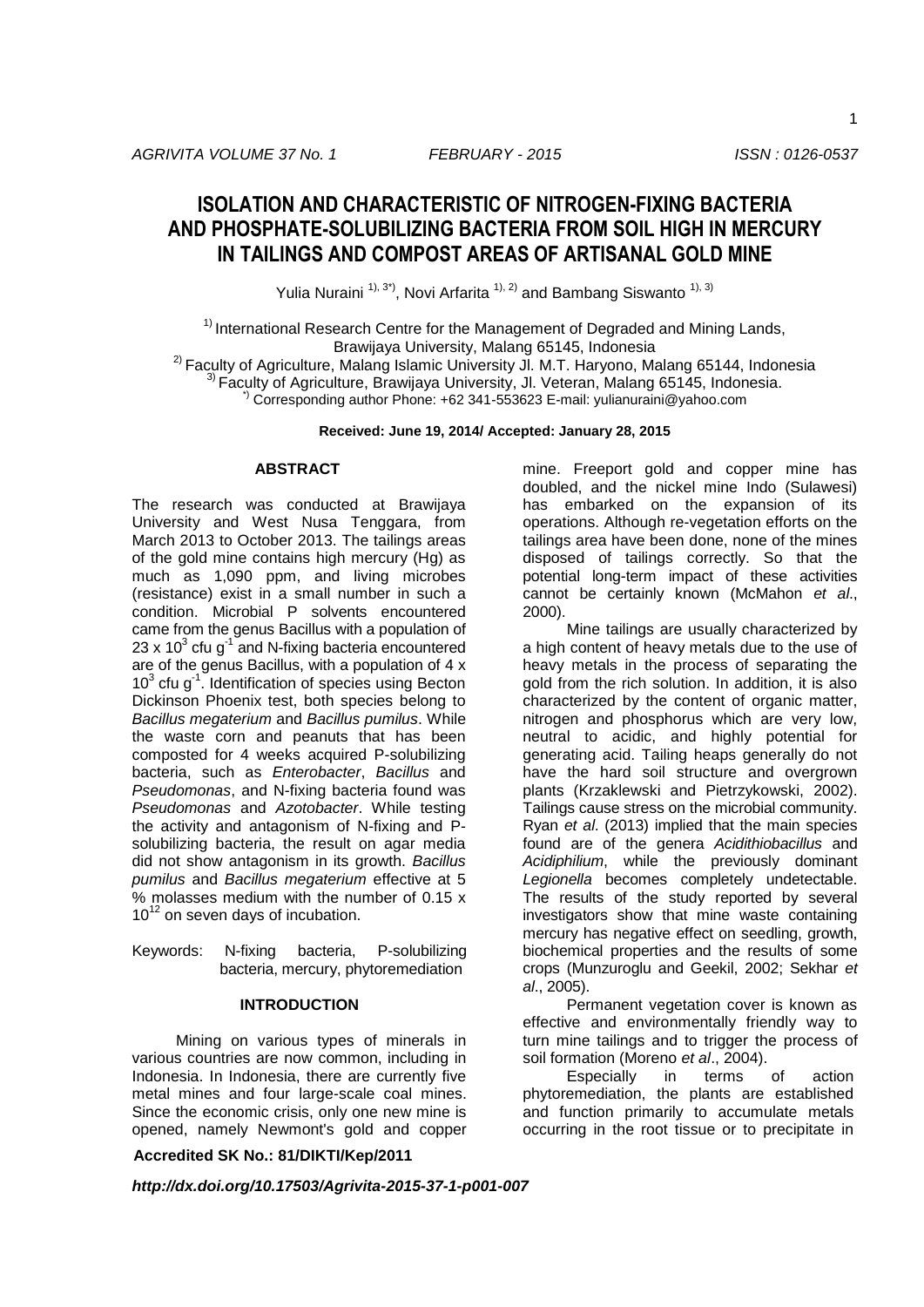the root zone (Rascio and Navari-Izzo, 2011). The use of native plants (indigenous) is the focus of this phyto-stabilization technology because native plants are generally tolerant to local environmental conditions and provide a foundation for the natural ecological viability.

In addition to re-vegetation technique to support reclamation or mining heap in the gold mine, the role of N-fixing bacteria and P solubilizing bacteria after phytoremediation of mercury in the tailing areas of gold mine was proposed in this study. The use of indigenous species and strains that have been adapted with local soil and climatic conditions is highly recommended. Utilization of local plants and indigenous bacteria is suggested so that the growth of vegetation and microbes can help restore and stabilize the environment. In the long term, it is expected that the microclimate can be improved, the biodiversity can be restored, and improve soil conditions towards more productive. N-non symbiotic fixing bacteria (*Azospirillim sp, Azotobacter sp, Aerosomonas sp and Aspergillus sp*) can also fungtion as soil aggregate stability. Strain bacteria isolation and selection on acid soil *Azotobacter* is also able to produce growth hormone regulation besides its N-Fixing potential (Widayati, 1998). P solubilizing bacteria can produce enzyme phosphatase, as well as organic acid which produces citrate, oxalate, and succinate (Paul and Clark, 1989). Spesies microorganism P solubilizing as like *Aspergillus sp, Penicillium,* and *Pseudomonas sp* (Mikanova and Novaka, 2002).

The purpose of this study was to isolate the non-symbiotic N-fixing bacteria and P solubilizing bacteria from local compost and to determine the effect of various propagation culture media of bacteria. Besides, this research also studied the effect of the application of nonsymbiotic N-fixing bacteria and P-solubilizing bacteria after phytoremediation mercury in gold mine tailings using indicator plant growth and microbial biodiversity.

# **MATERIALS AND METHODS**

## **Research Sites**

This study was conducted from March 2013 to October 2013 in the Laboratory of Soil Biology, Microbiology Laboratory, and Greenhouse of Brawijaya University, Malang, combined with the sampling taken in tailing

areas of Artisanal gold mine, Lombok, West Nusa Tenggara.

# **Composting**

Compost material used in this research was the rest of the legumes crop, corn and cattle manure (Table 1). Each crop residue was obtained from 500 kg of agricultural land in the vicinity in Senggigi, Lombok, West Nusa Tenggara, Indonesia. The rest of the plants was collected and chopped into the size of  $\pm$  2 cm. Each type of crop residue was then mixed with cow dung with a ratio of 20:1 (5% cow dung). Then 250 kg of each mixture was dissolved in 50 L of water. Once dissolved, the mixture was dumped and covered with thick plastic for 30 days. During the period of composting, the temperature was observed to maintain the temperature below  $50^{\circ}$ C. If the temperature reached more than 50°C and the mixture was stirred again. Composting process was stopped when the temperature had stabilized at  $28^{\circ}$ C and the color turned into black.

# **Bacterial Isolation, Selection and Identification**

Isolation, selection and identification to obtain bacterial isolates of N-fixing and Psolubilizing used legume compost, corn compost and tailings, from which 100 gr was taken and shaken with 90 ml of 0.85% NaCl for 30 minutes. Furthermore, the clear solution was then dissolved into seven concentrations  $(10^{-1},$  $10^{-2}$ ,  $10^{-3}$ ,  $10^{-4}$ ,  $10^{-5}$ ,  $10^{-6}$ ,  $10^{-7}$ ) ml ml<sup>-1</sup> (v/v). Isolation of non-symbiotic N fixing bacteria was performed using N fix semisolid media. Microbial population was determined using Total Plate Count on N fix semisolid medium, followed by further observations on colony morphology. Observation of cell morphology was performed with gram staining. N-fixing was then measured on the N fix semisolid medium.

Bacterial identifications were performed using microbiological tests (morphology and biochemistry). Samples of bacteria were isolated and cultured in a nutrient medium and medium specific order. Identification of biochemical tests was performed with system identification automatically name the Becton Dickinson Phoenix Instrument Test, commonly known as BD Phoenix Test.

## **Observation**

Observation on the soil tailing included all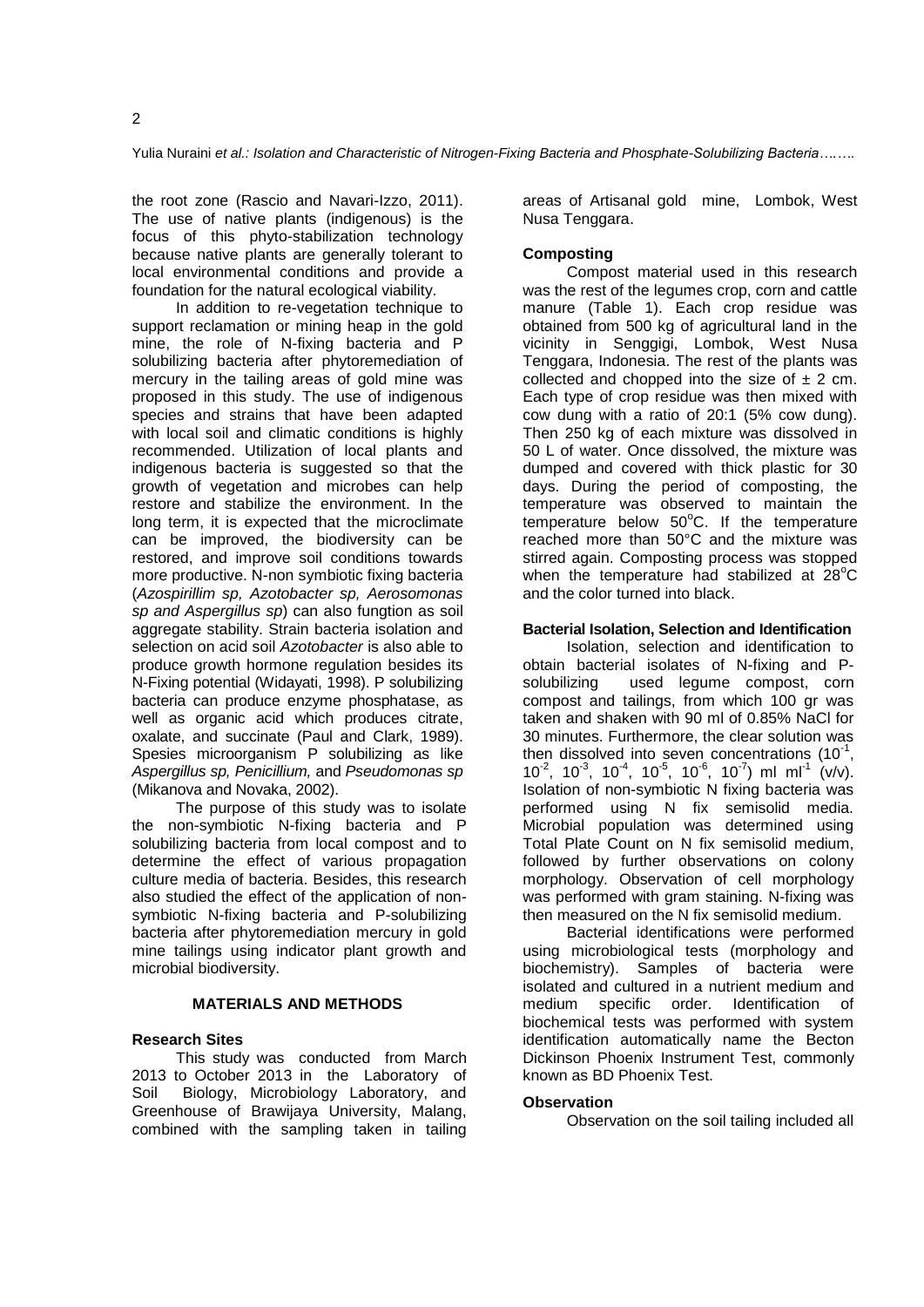parameter soil and bacteria N fixing and Psolubilizing. Observations on the compost included pH, C/N ratio, and total N Fixing bacteria, P-solubilizing bacteria and total microorganisms. Further test activity to find out bacteria that had been selected was done by using Picovskaya (pour plate) and N-semisolid medium (MPN).

#### **RESULTS AND DISCUSSION**

## **Analysis of Soil Hg in Senggigi Region**

The results of the soil analysis showed that the content of Hg contaminated soil was quite high, 1,090 (ppm) (Table 1(b)). Soil pH was neutral but tended to be alkali (base), Corganic low and low CEC. It is very dangerous for the health of animals or humans when they enter the food chain obtained from water or any food contaminated with the Hg. Thus, the high Hg levels need to be lowered to the normal range (Table 1(a)). This can be done by using a heavy metal accumulator plants (phytoremediation), which has been proven to reduce or absorb Hg soil. However, it is known there are microorganisms and organic material that can reduce the levels of heavy metals or decompose into harmless compounds. The use of beneficial microorganisms (potential) and compost can degrade heavy metals as well as adding nutrients, especially N and P required.

| Table 1. Results of physical and chemical analy- |        |  |  |                                           |  |
|--------------------------------------------------|--------|--|--|-------------------------------------------|--|
|                                                  |        |  |  | sis of soil and tailings in people gold   |  |
|                                                  | Lombok |  |  | mine locations district of Senggigi, West |  |

| Soil<br><b>Properties</b><br>and Unit | Un-<br>contaminated<br>Soil by<br>Tailing (a) | <b>Contaminated</b><br>Soil by<br>Tailing (b) |
|---------------------------------------|-----------------------------------------------|-----------------------------------------------|
| Texture                               | Silty loam                                    | Sandy loam                                    |
| pН                                    | 6.40                                          | 7.70                                          |
| C organic (%)                         | 0.95                                          | 1.19                                          |
| N total (%)                           | 0.10                                          | 0.001                                         |
| P-available<br>(ppm)                  | 0.98                                          | 2.89                                          |
| S (ppm)                               | 8.92                                          | 0                                             |
| CEC (cmol/kg)                         | 14.25                                         | 11.57                                         |
| K-dd (cmol/kg)                        | 3.25                                          | 0.001                                         |
| Ca-                                   |                                               |                                               |
| exchangable                           | 3.04                                          | 1.99                                          |
| (cmol/kg)                             |                                               |                                               |
| Mg-                                   |                                               |                                               |
| exchangable                           | 1.26                                          | 0.84                                          |
| (cmol/kg)                             |                                               |                                               |
| Na-                                   |                                               |                                               |
| exchangable                           | 0.89                                          | 0.64                                          |
| (cmol/kg)                             |                                               |                                               |
| Cu (ppm)                              | Td                                            | 792                                           |
| Cd (ppm)                              | Td                                            | 4.0                                           |
| Hg (ppm)                              | Td                                            | 1,090                                         |
| Au (ppm)                              | Td                                            | 11.68                                         |
| Pb (ppm)                              | Td                                            | 530                                           |
| Fe (ppm)                              | Td                                            | 3,810                                         |
| Mn (ppm)                              | Td                                            | 4,840                                         |
| Zn (ppm)                              | Td                                            | 3,760                                         |

Remarks:  $\text{td} = \text{not directed} (0)$ 

Table 2. Chemical characteristic of analyzed corn and legume waste

| <b>Analysis</b>      | <b>Method</b>             | <b>Corn Waste</b> | <b>Legume Waste</b> |
|----------------------|---------------------------|-------------------|---------------------|
| pH(H <sub>2</sub> O) | H <sub>2</sub> O          | 7.20              | 8.00                |
| pH (KCI)             | KCI                       | 7.00              | 7.90                |
| C-Organik (%)        | <b>Walkey Black</b>       | 34.28             | 22.83               |
| N-total $(\%)$       | Kjeldahl                  | 1.83              | 2.10                |
| C/N                  | Kjeldahl dan Walkey Black | 19.00             | 11.00               |
| P-total $(\%)$       | HNO3+HCO4                 | 0.21              | 0.81                |
| K-total $(\%)$       | HNO3+HCO4                 | 1.06              | 1.73                |

Table 3. Compost characteristic of analyzed corn and legume

| <b>Compost</b> | рH               |      |     |                 | N-available (ppm) | P-available | Total Microorganism |  |
|----------------|------------------|------|-----|-----------------|-------------------|-------------|---------------------|--|
|                | H <sub>2</sub> O | KCI  | C/N | NH <sub>4</sub> | NH <sub>3</sub>   | (ppm)       | (cfu/ml $10'$ )     |  |
| Corn           | 8.20             | 8.10 |     | 562             | 176               | 830         | 40                  |  |
| Legume         | 7.80             | 7.80 |     | 241             | 143               | 2,938       | 150                 |  |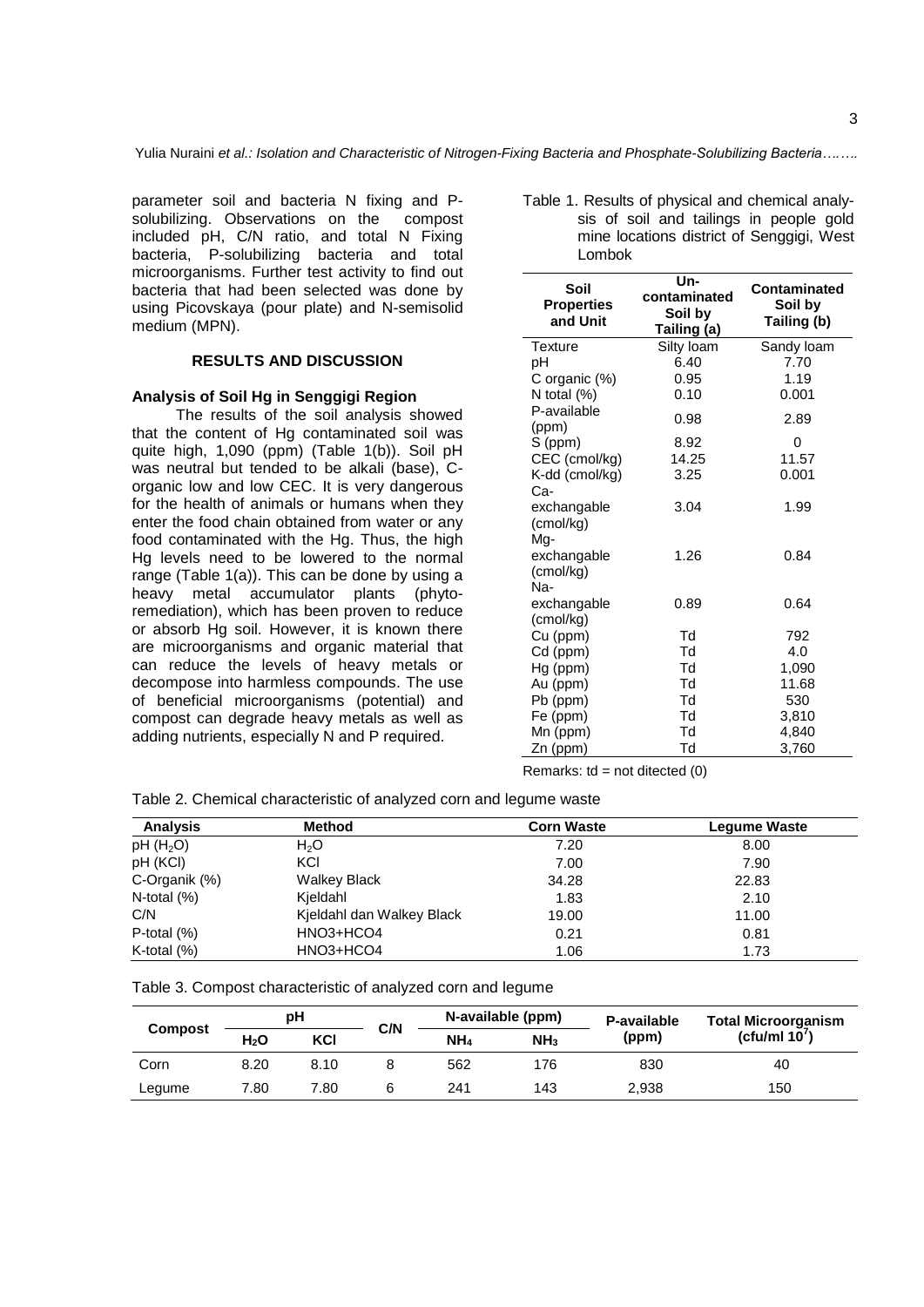Yulia Nuraini *et al.: Isolation and Characteristic of Nitrogen-Fixing Bacteria and Phosphate-Solubilizing Bacteria….….*

## **Microbial Analysis of Soil Tailing**

Analysis of soil taken from a gold mine disposal process that contained mercury (Hg) was found high for its Hg level (1,090 ppm) (Table 1). In such a condition, N-Fixing and Psolubilizing bacteria were found but only in a small number (Table 6). N-fixing bacteria after purification was obtained only 1 species and quantity of 4 x 10<sup>3</sup> cfu/g soil while P-solubilizing bacteria although the number was the same but the total population was larger, 23 x 10<sup>3</sup> cfu/g soil (Table 4). The lack of bacteria because of higher mercury could stress the growth of microbacteria especially the growth of N fixing and P solubilizing (Thangavel and Subhuram, 2004).

Table 4. Bacterial characteristic of Hg contaminated soil (tailing)

| No | <b>Bacterial</b><br><b>Type</b> | <b>Microbial</b><br><b>Total</b><br>(cfu $g^{-1}$ ) | Cell<br><b>Form</b> | Gram<br><b>Staining</b> |
|----|---------------------------------|-----------------------------------------------------|---------------------|-------------------------|
|    | N-fixing                        | $4 \times 10^{3}$                                   | <b>Bacillus</b>     | positive                |
|    | P-solubilizing                  | $23 \times 10^{3}$                                  | Bacillus            | positive                |

# **Bacterial Capability in N Fixation and dissolved P**

Bacterial activity of dissolved P and N fixation activity was listed in Table 5. Each bacterium had different activity in the dissolved P and N fixation. Dissolved P were characterized by the formation of a clear zone around the colonies of bacteria and it could quantify the amount of dissolved P and N fixed bacteria.

Clear zone was detected because the solubilizing Ca-P with organic acid was produced and measured by the clear zone index from diameter colony and size of colony. Expression of the dissolution of P could be measured by solubilizing P. Nitrogen fixation expressed amount of N fixing (N2), which showed bacteria's ability to fix Nitrogen in the air (Husen *et al.*, 2007).

Table 5. Bacterial capability in fixed N and dissolved P

|    |                                 | <b>Dissolved P</b>            |                               |                         |
|----|---------------------------------|-------------------------------|-------------------------------|-------------------------|
| No | <b>Isolate</b>                  | Clear<br>Zone<br><b>Index</b> | <b>Dissolved</b><br>$P$ (ppm) | <b>Fixed N</b><br>(ppm) |
| 1  | L2P1 1                          | 1.4                           | 3.7                           |                         |
| 2  | L <sub>2</sub> P <sub>2</sub> 1 | 1.8                           | 5.3                           |                         |
| 3  | L2P22                           | 2.8                           | 0.4                           |                         |
| 4  | M2P12                           | 1.5                           | 5.0                           |                         |
| 5  | M2P3 1                          | 1.0                           | 0.1                           |                         |
| 6  | M2P3 2                          | 1.3                           | 3.5                           |                         |
| 7  | <b>L2N1</b>                     |                               |                               | 8                       |
| 8  | L <sub>2</sub> N <sub>2</sub>   |                               |                               | 94                      |
| 9  | <b>M2N1</b>                     |                               |                               | 90                      |
| 10 | M2N2                            |                               |                               | 32                      |

Remarks: - = not detected

Table 6. The result of bacterial screening process from Hg-contaminated Soil (Tailling)

| Soil<br><b>Sample</b> | <b>Parameter</b>                            | Unit                 | <b>Microbial Total</b> | <b>Method</b>                 |
|-----------------------|---------------------------------------------|----------------------|------------------------|-------------------------------|
| Tailing<br>from       | Non-symbiotic N Fixing bacteria (N1 and N2) | cfu gr <sup>-1</sup> | $4 \times 10^3$        | MPN (Most<br>Probable Number) |
| Lombok                | P Solubilizing bacteria (P1, P2 and P3)     | cfu gr               | $23 \times 10^{3}$     | Pour plate                    |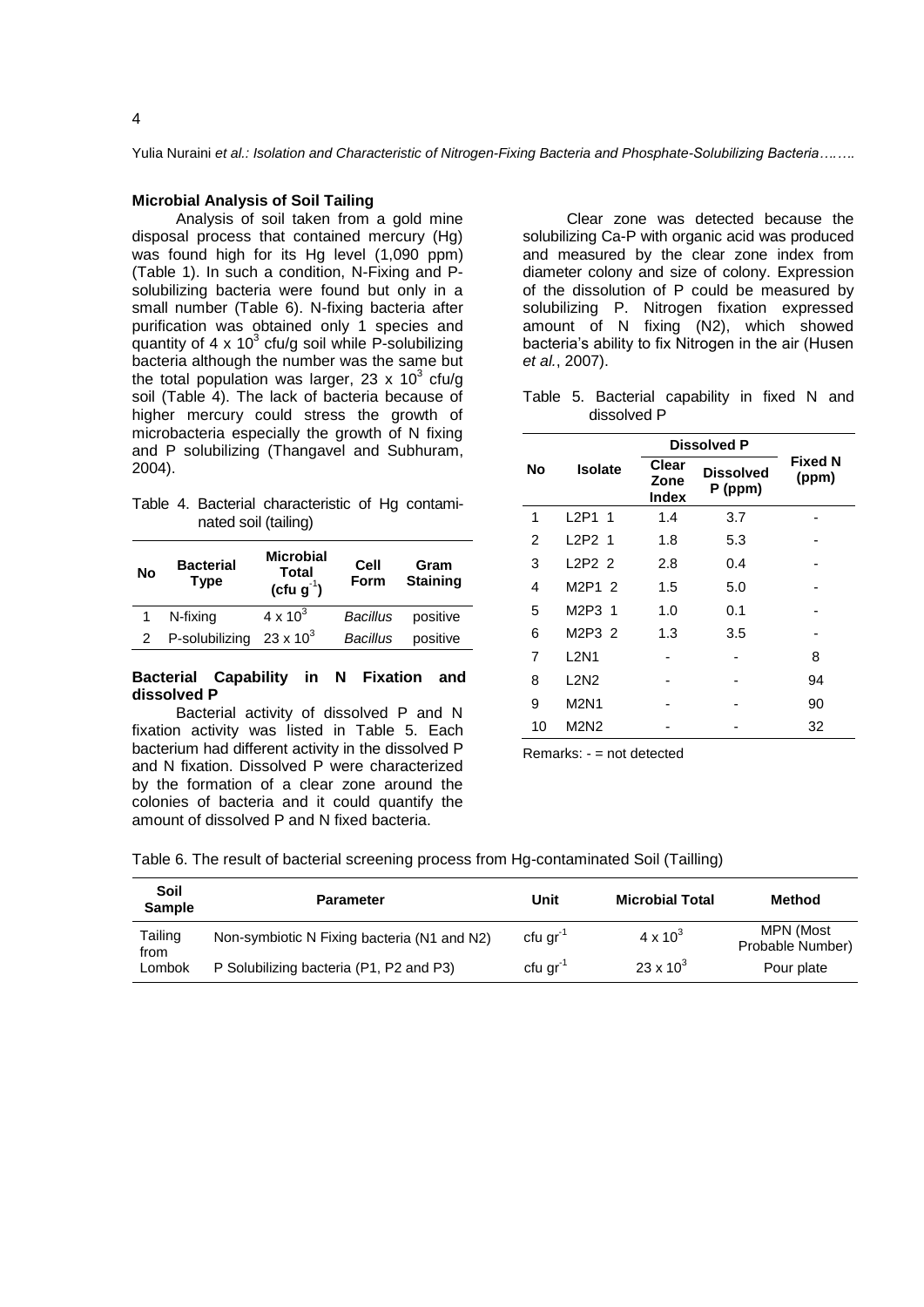Yulia Nuraini *et al.: Isolation and Characteristic of Nitrogen-Fixing Bacteria and Phosphate-Solubilizing Bacteria….….*

| No | Bio-<br>chemical | Instru-<br>ment<br>Result | <b>Expected</b><br><b>Result</b> | <b>No</b> | Bio-<br>chemical | Instru-<br>ment<br>Result | <b>Expected</b><br><b>Result</b> | <b>No</b> | Bio-<br>chemical | Instru-<br>ment<br><b>Result</b> | <b>Expected</b><br><b>Result</b> |
|----|------------------|---------------------------|----------------------------------|-----------|------------------|---------------------------|----------------------------------|-----------|------------------|----------------------------------|----------------------------------|
| 1. | A_ARARR          | $\ddot{}$                 | Ξ.                               | 17        | A_GLPRB          | $\overline{\phantom{a}}$  |                                  |           | 32 A_LALT        |                                  |                                  |
| 2  | A_LARGH          | ٠                         | Ξ.                               | 18        | A LHIST          | ۰                         | ۰                                | 33        | A_LISO           |                                  |                                  |
| 3  | A_LLEUH          | -                         | Ξ.                               | 19        | A_LPHET          | +                         | $\ddot{}$                        |           | 34 A_LPROB       | -                                |                                  |
| 4  | A_LPYR           | -                         | ۰                                | 20        | A LTRY           | ۰                         | ۰.                               | 35        | A_META           | -                                |                                  |
| 5  | C_3MGA           | $\ddot{}$                 | $+$                              | 21        | C_CLST           | +                         | v                                | 36        | C_DFRU           | $\ddot{}$                        | $\ddot{}$                        |
| 6  | C_DGUA           | $\ddot{}$                 | $+$                              | 22        | C_DMNT           | +                         | $\ddot{}$                        | 37        | C_IMN            | $\ddot{}$                        | v                                |
| 7  | C_KGA            | $\ddot{}$                 | $\ddot{}$                        | 23        | C_MAA            | +                         | v                                | 38        | $C_PXB$          |                                  |                                  |
| 8  | C_THY            | $\ddot{}$                 | $\ddot{}$                        | 24        | M_ADGLU          | ٠                         |                                  | 39        | M_BDCEL          | $\ddot{}$                        | v                                |
| 9  | M_BDGAL          |                           |                                  | 25        | M_BDGLC          | ۰                         |                                  | 40        | M_BDGLU          | $\ddot{}$                        | ٠                                |
| 10 | M_NAG            |                           | v                                | 26        | M_PHOS           | $\ddot{}$                 | $\ddot{}$                        | 41        | <b>M\PHOT</b>    | $\ddot{}$                        | ٠                                |
| 11 | N_ALALH          |                           |                                  | 27        | N_LPROT          | -                         | ۰                                | 42        | N_VAALA          |                                  |                                  |
| 12 | P_ADGLU          |                           |                                  | 28        | P_PHOL           |                           | ۰                                | 43        | R_BGEN           |                                  |                                  |
| 13 | R DEX            |                           |                                  | 29        | R_DSUC           | ٠                         |                                  | 44        | R_DTAG           |                                  |                                  |
| 14 | R_DTRE           |                           |                                  | 30        | R MAL            |                           | ۰                                | 45        | R_MTT            |                                  |                                  |
| 15 | R_NGU            |                           |                                  | 31        | S_URE            |                           | ۰                                | 46        | T_ESC            | $\ddot{}$                        | v                                |
| 16 | R MGP            |                           | v                                |           |                  |                           |                                  |           |                  |                                  |                                  |

Table 7. Becton Dickinson Phoenix instrument test of bacterial strain N1

| No | Bio-<br>chemical | Instru-<br>ment<br><b>Result</b> | <b>Expected</b><br><b>Result</b> | <b>No</b> | Bio-<br>chemical | Instru-<br>ment<br><b>Result</b> | <b>Expected</b><br><b>Result</b> | No | Bio-<br>chemical | Instru-<br>ment<br><b>Result</b> | <b>Expected</b><br><b>Result</b> |
|----|------------------|----------------------------------|----------------------------------|-----------|------------------|----------------------------------|----------------------------------|----|------------------|----------------------------------|----------------------------------|
| 1. | A_ARARR          |                                  | v                                |           | 17 A_GLPRB       |                                  |                                  |    | 32 A_LALT        |                                  | v                                |
| 2  | A_LARGH          |                                  | v                                | 18        | A LHIST          | $\overline{\phantom{a}}$         | ۰                                |    | 33 A_LISO        |                                  |                                  |
| 3  | A_LLEUH          |                                  | v                                | 19        | A_LPHET          | $\ddot{}$                        | $\ddot{}$                        |    | 34 A_LPROB       |                                  |                                  |
| 4  | A_LPYR           |                                  | ٠                                | 20        | A LTRY           | $\ddot{}$                        | +                                | 35 | A META           |                                  | v                                |
| 5  | C_3MGA           | $\ddot{}$                        | $\pm$                            |           | 21 C_CLST        | $\overline{\phantom{a}}$         |                                  | 36 | C_DFRU           | +                                | +                                |
| 6  | C_DGUA           | $\ddot{}$                        | $\pm$                            |           | 22 C_DMNT        | +                                | $\ddot{}$                        |    | 37 C_IMN         | +                                | +                                |
| 7  | C_KGA            | $\ddot{}$                        | $\pm$                            |           | 23 C_MAA         | +                                | $\ddot{}$                        |    | 38 C_PXB         |                                  |                                  |
| 8  | C_THY            | $\ddot{}$                        | $\pm$                            | 24        | M_ADGLU          | $\ddot{}$                        | $\ddot{}$                        | 39 | M_BDCEL          | $\pm$                            | $\pm$                            |
| 9  | M_BDGAL          | $\ddot{}$                        | ÷.                               | 25        | M_BDGLC          | $\overline{\phantom{a}}$         |                                  | 40 | M_BDGLU          | $\pm$                            | $\pm$                            |
| 10 | M_NAG            |                                  | v                                | 26        | M PHOS           | $\ddot{}$                        | $\mathsf{V}$                     | 41 | <b>MIPHOT</b>    | +                                | +                                |
| 11 | N_ALALH          |                                  | v                                | 27        | N_LPROT          | +                                | $\ddot{}$                        | 42 | N_VAALA          |                                  | v                                |
| 12 | P_ADGLU          | $\ddot{}$                        | ÷.                               | 28        | P_PHOL           | $\overline{\phantom{a}}$         | $\mathsf{V}$                     | 43 | R_BGEN           |                                  |                                  |
| 13 | R DEX            | +                                | $\pm$                            | 29        | R_DSUC           | +                                | $\mathsf{V}$                     | 44 | R_DTAG           |                                  |                                  |
| 14 | R_DTRE           |                                  |                                  | 30        | R_MAL            |                                  | v                                | 45 | R_MTT            |                                  | v                                |
| 15 | R_NGU            |                                  |                                  | 31        | S_URE            |                                  |                                  | 46 | T ESC            | +                                | v                                |

Table 8. Becton Dickinson Phoenix instrument test of bacterial strain P2

16 R\_MGP - v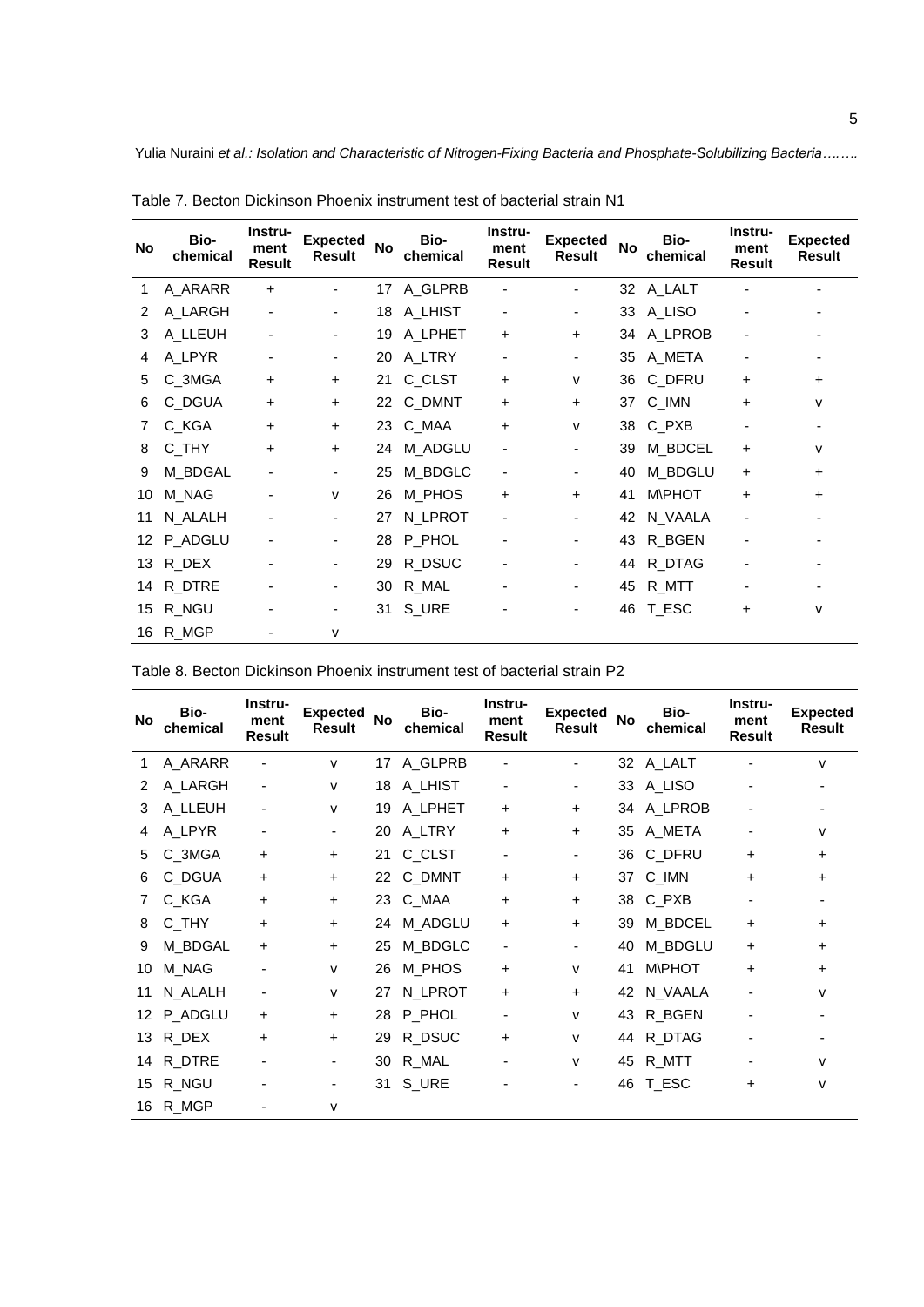Yulia Nuraini *et al.: Isolation and Characteristic of Nitrogen-Fixing Bacteria and Phosphate-Solubilizing Bacteria……..*

#### **Bacterial Selection and Identification**

Selected and indentified P-solubilizing and N-fixing bacteria were taken from soil contaminated with Hg. Two isolates of N1 and N2 were obtained from Non-symbiotic N fixing on MPN medium (Table 6). Of P-solubilizing bacterial were obtained 3 isolates and named P1, P2 and P3 (Table 6). N1 and P2 were then selected to be used in further study. Bacterial identification using Becton Dickinson Phoenix test showed that N1 belong to *Bacilus pumilus*  (Table 7) and P2 belong to *Bacillus magetarium*  (Table 8).

# **Microbial Activity Test in Phosphate Dissolution and N Fixation**

P dissolution activity test of bacteria isolated performed clear zone around bacterial colonies. The wider the clear zone provided the more P (H<sub>2</sub>PO<sub>4</sub>) that can be used by plants. P<sub>2</sub> was the highest in dissolved P and has been identified as *Bacillus megaterium*. N fixing bacteria was marked by a color change from green to blue to N-fix semisolid medium, in which N1 was the highest in N-fixation and had been identified as *Bacillus pumilus.*

## **Antagonist Test of Isolated Bacteria**

Bacteria isolated from soil contaminated with Hg (Tailling) and have the ability in N fixation was N1 and N2 and the P dissolution. Three isolates namely P1, P2, P3 were taken from P dissolution. They were then put together on Nutrient Agar to determine the interaction between the bacterial antagonisms. No inhibition zone was found among the five bacteria. Instead, the bacteria were proven to grow synergistically. Furthermore, they could be applied simultaneously as mixed culture.

## **Effect of Liquid Carrier on The Growth of Bacteria**

The application of N fixing bacteria and P solubilizing bacteria selected (N1 and P2) were then tested for their ability to grow in a liquid carrier medium (Nutrient Broth) and molasses in concentration of 5% and 10% as shown in Table 9.

After 7 days of incubation, all liquid carrier media showed good results. Both media could be used as bacterial inoculum propagation material for application of biological fertilizer. However, 5% molasses were econo-

mically more efficient because it produced bacterial population of 0.15 x  $10^{12}$  cfu/g. This amount was almost equal to the 10% molasses and NB. Molasses was used as a source of energy C for microbes to grow.

| Table 9. Bacterial growth in liquid culture media |                               |  |  |
|---------------------------------------------------|-------------------------------|--|--|
|                                                   | (Molasses and Nutrient Broth) |  |  |

| <b>No</b> | <b>Incubation</b><br>(Day) | Total<br>Ammount of<br><b>Bacteria</b><br>Colony (cfu/g) | Media      |  |  |
|-----------|----------------------------|----------------------------------------------------------|------------|--|--|
|           | O                          | $7 \times 10^5$                                          | <b>NB</b>  |  |  |
|           | 3                          | 11.15 x $10^9$                                           | ΝB         |  |  |
|           | 7                          | 2.14 x $10^{12}$                                         | <b>NB</b>  |  |  |
|           | O                          | $4 \times 10^{5}$                                        | Molase 10% |  |  |
| 2         | 3                          | $1.67 \times 10^{10}$                                    | Molase 10% |  |  |
|           | 7                          | $2.88 \times 10^{12}$                                    | Molase 10% |  |  |
|           | O                          | $9 \times 10^5$                                          | Molase 5%  |  |  |
| 3         | 3                          | $8 \times 10^9$                                          | Molase 5%  |  |  |
|           |                            | $0.15 \times 10^{12}$                                    | Molase 5%  |  |  |

#### **CONCLUSION**

Mercury polluted areas in the gold mine showed fairly high levels (1,090 ppm) and these need to be reduced to a non-dangerous level. Still there were microbes that were tolerant in spite of their small numbers. N fixing bacterium obtained was *Bacillus pumillus* with total amount of 4 x 10<sup>3</sup> cfu  $g^{-1}$  soil, and P solubilizing bacteria obtained was *Bacillus megaterium* with a population greater than that of N fixing bacteria (23 x  $10^3$  cfu g<sup>-1</sup>).

Nitrogen fixing bacteria populations of corn and legume compost have a larger population. It was expected that mixing bacteria and compost reduced Hg concentration bound by carboxyl groups and phenolic of compost. P would be available in the orthophosphate, able to bind Hg and increase P nutrient supply. N fixing bacteria could increase the fertility of soil contaminated with Hg. Antagonist interaction did not occur between the bacteria. The optimum population of mixture of *Bacillus pumilus* and *Bacillus megaterium* was 0.5 x  $10^{12}$ , found on 5% moles.

## **ACKNOWLEDGEMENTS**

Gratitude is expressed to the Directorate